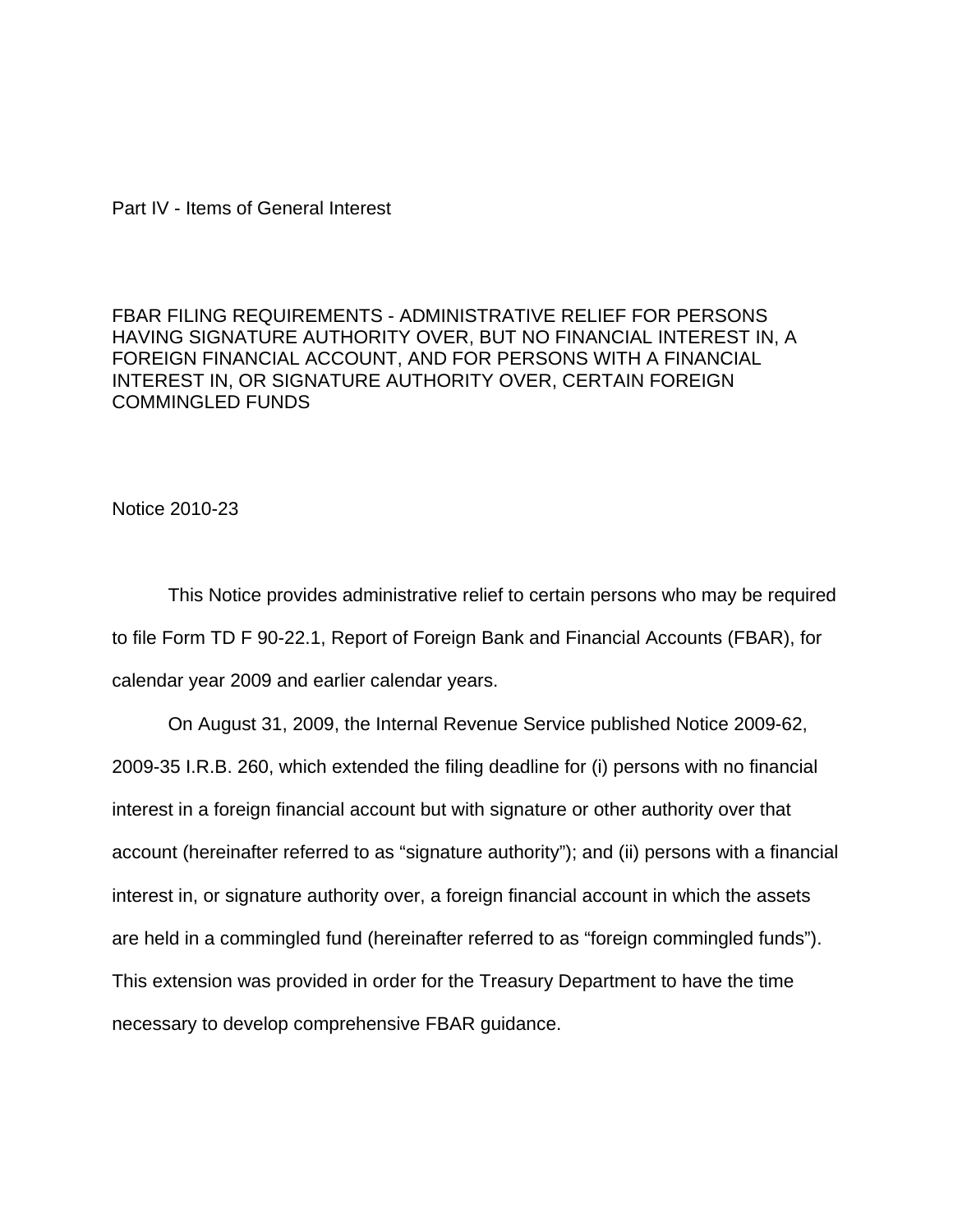To assist in the development of comprehensive FBAR guidance, Notice 2009-62 also requested public comments regarding a person's FBAR filing obligation, including (i) when a person with signature authority over, but no financial interest in, a foreign financial account should be relieved of filing an FBAR for that account; (ii) whether the exception from FBAR filing available for officers and employees of banks and certain publicly-traded domestic companies should be expanded; (iii) when an interest in a foreign entity should be subject to FBAR reporting; and (iv) whether a United States person should be relieved from an FBAR filing requirement with respect to a foreign commingled fund in other circumstances, such as when filing would be duplicative of other reporting.

Since the issuance of Notice 2009-62, and receipt of a significant number of public comments, the Treasury Department has published proposed FBAR regulations under 31 CFR Part 103, as well as proposed revisions that clarify instructions for the FBAR (Form TD F 90-22.1). To provide taxpayers with guidance on who is required to file FBARs due on June 30, 2010, and in particular to provide immediate guidance to taxpayers on how to answer FBAR-related 2009 federal income tax return questions (e.g., Schedule B of Form 1040, the "Other Information" section of Form 1041, Schedule B of Form 1065, and Schedule N of Form 1120), the IRS and Treasury Department believe it is appropriate to provide the following administrative relief:

1. Signature Authority.

Persons with signature authority over, but no financial interest in, a foreign financial account for which an FBAR would otherwise have been due on June 30, 2010, will now have until June 30, 2011, to report those foreign financial accounts. The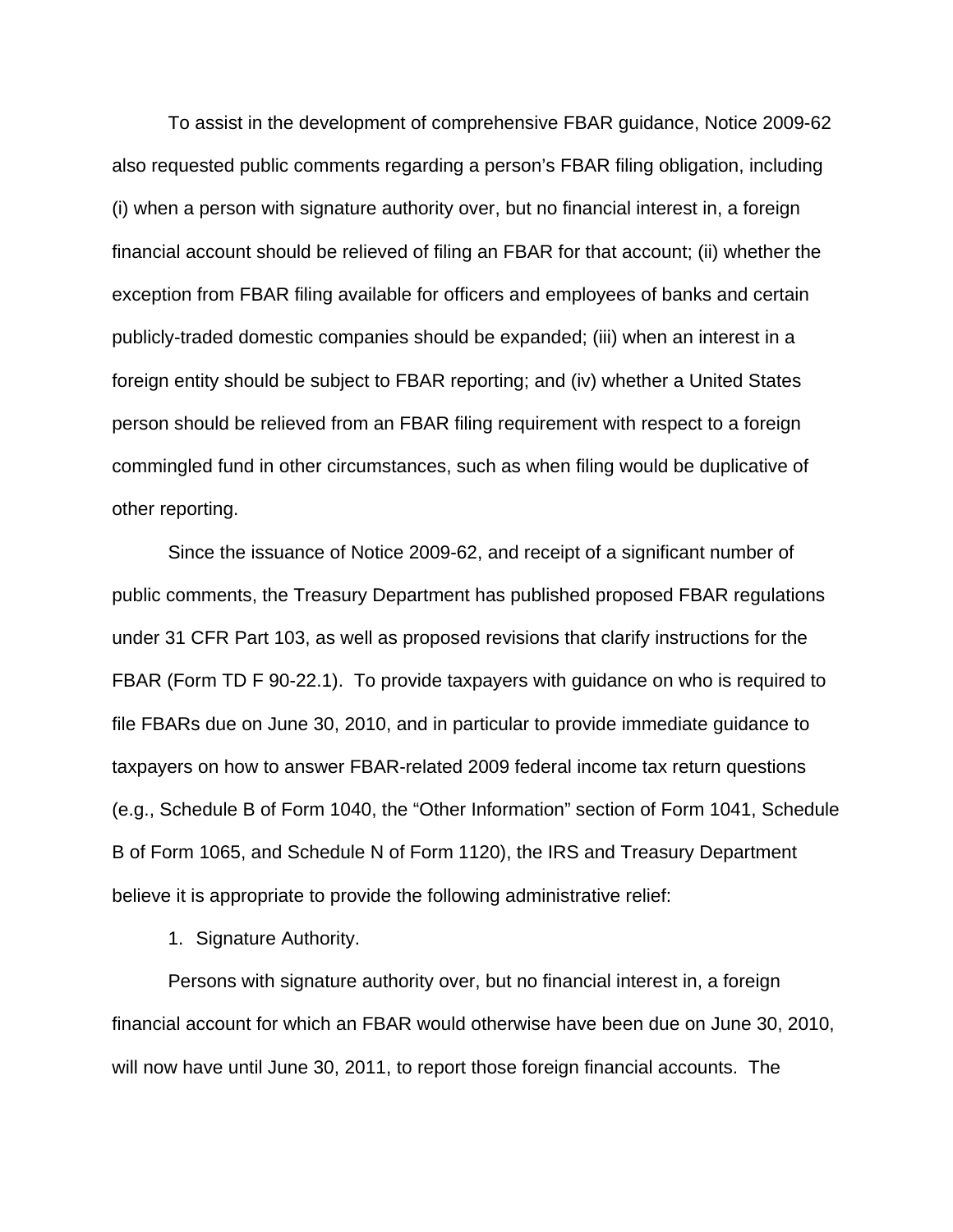deadline of June 30, 2011, applies to FBARs reporting foreign financial accounts over which the person has signature authority, but no financial interest, for the 2010 and prior calendar years. When completing an FBAR that is subject to the extension provided in this paragraph, persons must adhere to FBAR guidance in effect at the time the FBAR is filed.

2. Certain Foreign Commingled Funds.

Persons with a financial interest in, or signature authority over, a foreign commingled fund that is a mutual fund are required to file an FBAR unless another filing exception, as provided in the FBAR instructions or other relevant guidance, applies. The IRS will not interpret the term "commingled fund" as applying to funds other than mutual funds with respect to FBARs for calendar year 2009 and prior years. Thus, the IRS has determined that it will not apply its enforcement authority adversely in the case of persons with a financial interest in, or signature authority over, any other foreign commingled fund with respect to that account for calendar year 2009 and earlier calendar years. A financial interest in, or signature authority over, a foreign hedge fund or private equity fund is included in the administrative relief provided in the preceding sentence.

3. FBAR-Related Questions on Federal Tax Forms.

Provided the taxpayer has no other reportable foreign financial accounts for the year in question, a taxpayer who qualifies for the filing relief provided in this Notice should check the "no" box in response to FBAR-related questions found on federal tax forms for 2009 and earlier years that ask about the existence of a financial interest in, or signature authority over, a foreign financial account.